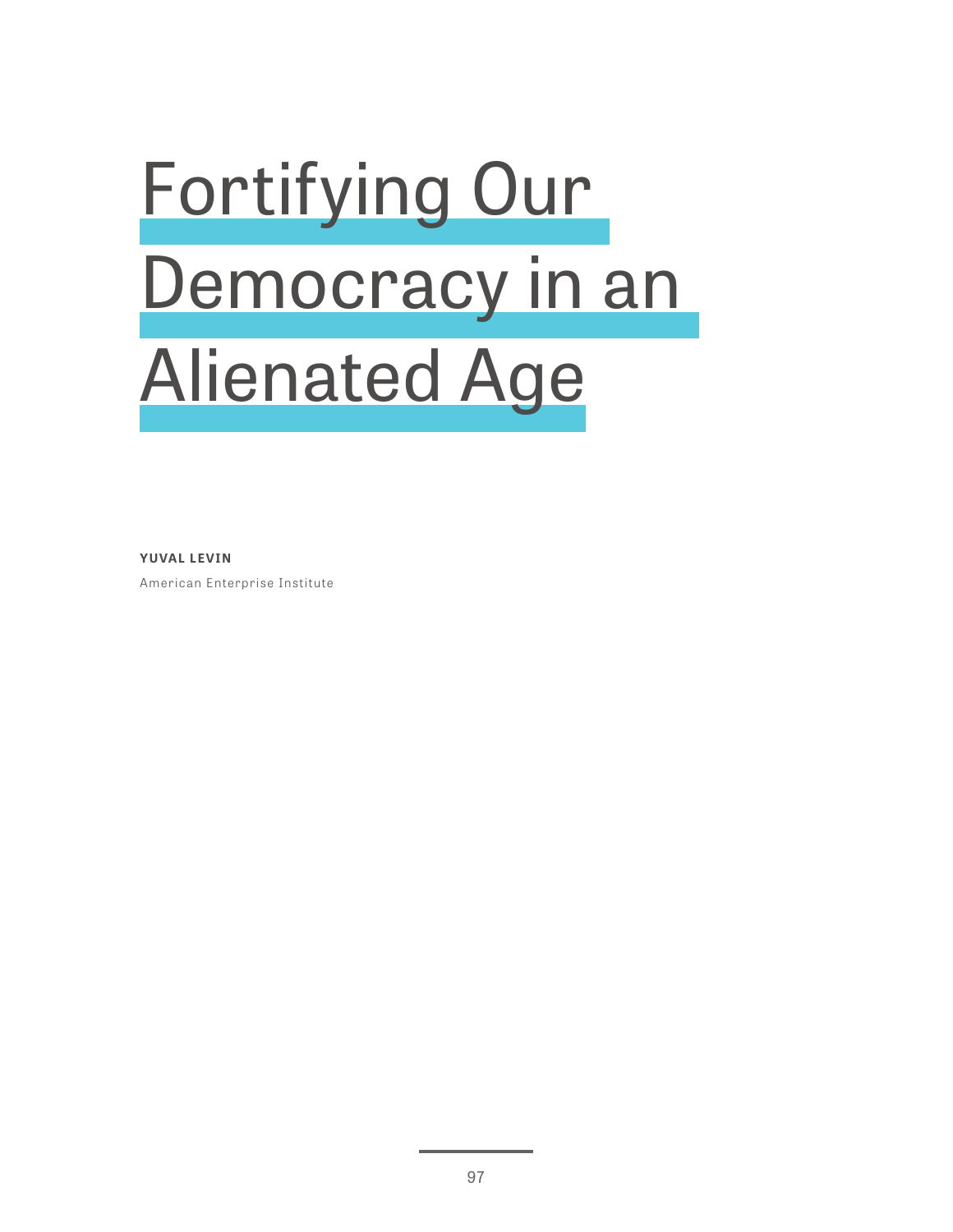

We should we understand what now ails American democracy? The sheer<br>scope of the symptoms is daunting enough. From partisan polarization to<br>institutional sclerosis, culture-war animosities, mistrust, corruption, and<br>cynici scope of the symptoms is daunting enough. From partisan polarization to institutional sclerosis, culture-war animosities, mistrust, corruption, and cynicism, our political culture seems beset by endless troubles. Some such as the challenge of balancing legitimate representation with effective government—are rooted in enduring challenges in our free society. But some

are far more distinct to our time and more distressing and disorienting.

The scourges we face today involve, especially, a loss of trust, confidence, belonging, and solidarity. They sometimes express themselves in political terms as intense partisan divisions and a paralysis of governance. And they sometimes show up in more personal ways as loneliness, isolation, and even despair that leads to rising suicide rates and an epidemic of opioid abuse. These troubles have roots that run deeper than policy debates and electoral coalitions. They all reflect an underlying estrangement—a sense that this country is working for others, but "not for me." They keep too many Americans from readily saying "us" and "ours" when speaking about the life of this society. At their core is a corrosive sentiment that might best be described as alienation and that poses a profound threat to American democracy in our time.

"Alienation" is a term we might, at first, be inclined to associate with some streams of Marxism insofar as they describe a process by which workers lose a sense of control over their own lives by losing control over the conditions and fruits of their work.**<sup>1</sup>** But the term has deeper foundations, particularly in Christian thought, as a way of conveying a sense of distance or disconnection driven by exclusion from grace—a feeling of observing the world as an outsider rather than participating in it and belonging to it.**<sup>2</sup>** This, in turn, suggests the sociological connotation of the concept, which illuminates its political meaning, as well. The great twentieth-century sociologist Robert Nisbet defined alienation as "the state of mind that can find a social order remote, incomprehensible, or fraudulent; beyond real hope or desire; inviting apathy, boredom, or even hostility."**3** This is how the social order of the United States appears to a growing number of our fellow citizens today.

But the alienation that pervades this period runs even deeper. It isn't just a matter of feeling excluded or unrepresented or a matter of fraying social links and civic connections. It isn't just about populism or resentment, either. In fact, for too many Americans, the very idea that this is all that contemporary alienation entails is itself a way of treating the problem as something wrong with "them" and not with "us." But alienation shows itself in the attitudes of American elites and the public at large on the left no less than on the right. In fact, it might be fair to say that its most familiar populist political forms are actually the result of a set of less familiar but no less dangerous manifestations.

Four such deep-rooted forms of contemporary alienation deserve particular attention from anyone eager to preserve and reinforce American democracy in our time. Each amounts to something like a failure of responsibility: a failure of insiders to acknowledge obligations, a failure of partisans to acknowledge culpability, a failure to take ownership of our common past, and a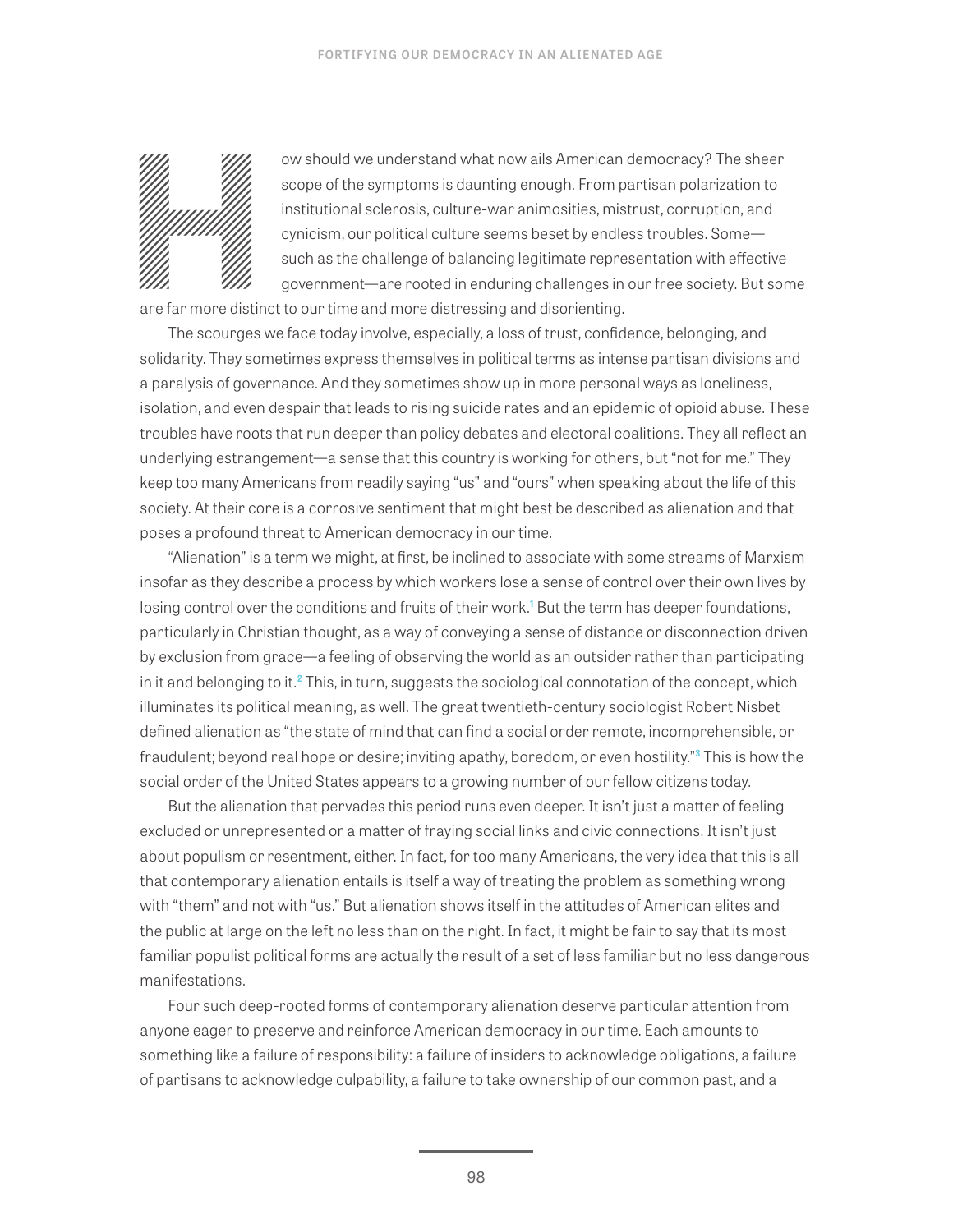failure to think constructively about the future.

Together, these four forms of alienation amount to a grave and growing threat to American democracy. But properly understood, they could also point toward some ways forward for each of us, for our institutions, and for American philanthropy.

## **Four Faces of Alienation**

The first face of our peculiar alienation might be best understood as "outsiderism." It is the tendency of people with power inside many of our core institutions to think of and portray themselves as outsiders—even as victims of those very institutions—and to resist taking responsibility for the institutional positions they occupy.

This problem is particularly evident in our politics today. It is what we see, for instance, when, as president, Donald Trump tweets: "Department of Justice should have urged the Supreme Court to at least hear the Drivers License case on illegal immigrants in Arizona. I agree with @LouDobbs. Should have sought review."**<sup>4</sup>** To whom was the president speaking? And on whose behalf? He was behaving as an observer or an outside commentator on the work of the executive branch, rather than the ultimate insider exclusively charged with the enormous constitutional and legal powers of our government's chief executive. Many members of Congress approach their institution the same way—not as the locus of legislative power in our government, which they ardently sought to share and are now responsible for exercising, but as a noxious and abhorrent force oppressing our society and leaving us all with frustrations and complaints they would like to channel. They often can't wait to get off the floor of the House or Senate, find a camera, and start complaining about Congress.

But the same pattern is evident well beyond the political arena. People occupying key positions inside institutions (from journalism to the academy, religion, culture, and civil society) see those institutions as platforms from which to perform, frequently as stars in a morality play about their own marginalization. Too often, as a result, no one claims ownership of the institutions of our society, and so no one accepts responsibility for them.**<sup>5</sup>**

Everyone wants to be a rebel against the establishment. The advantage that rebels enjoy is that they are not constrained by obligations, but the disadvantage they normally suffer is that they have no real power. Many of today's faux rebels, however, actually do have power. They just pretend they don't to avoid being constrained by responsibility even as they deploy that power.

And if everyone is a rebel, there is no solid establishment against which to rebel. That is roughly our situation now, but our politics and culture take that as further evidence of the corruption of our establishments and thus as further cause for more intense rebellion rather than a reason to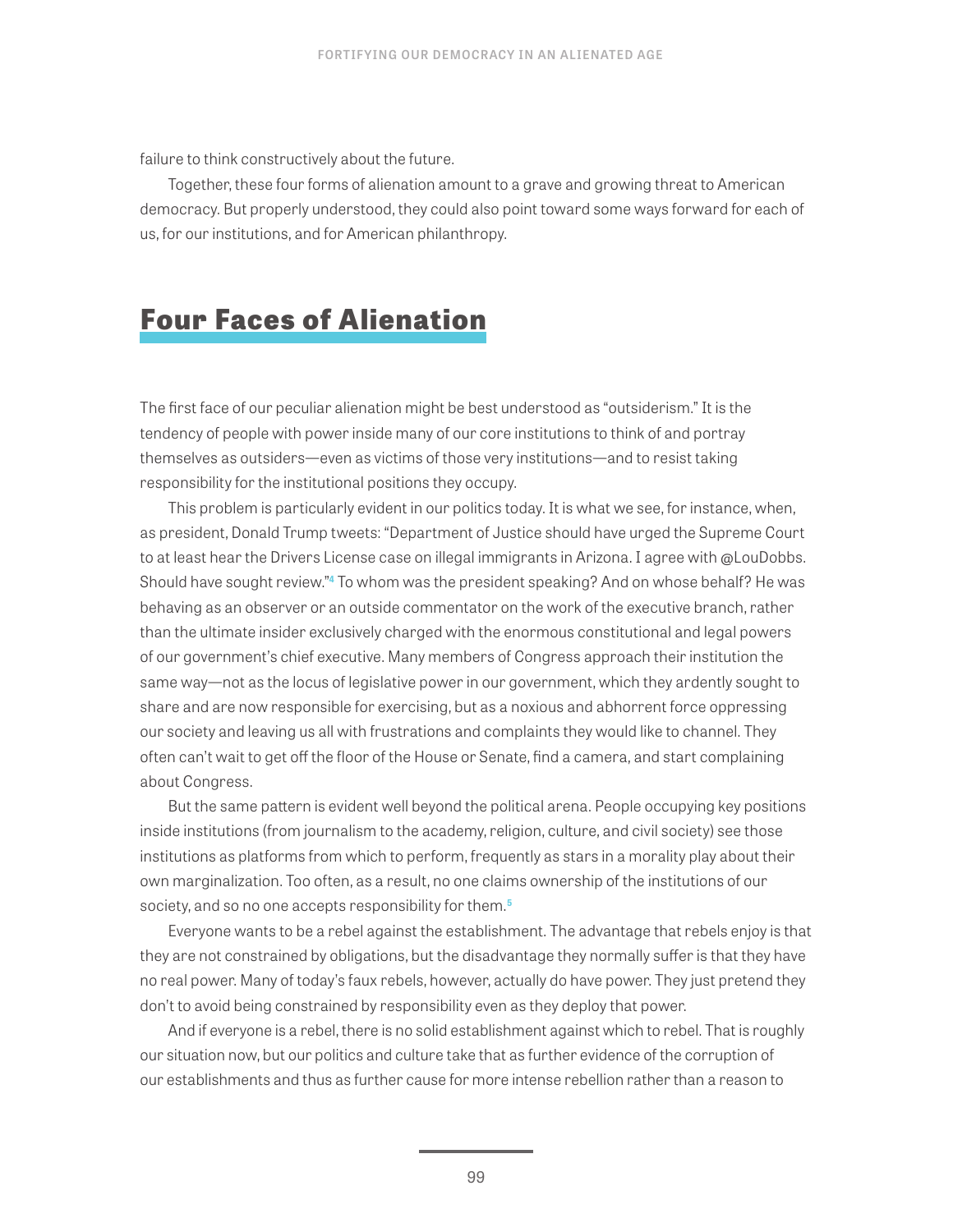reassert some sense of responsibility. The one thing we all agree on is that insiders are the problem, and so we are all in some sense left feeling like outsiders—excluded, marginalized, disaffected, and disconnected. This obviously contributes to a broadly shared sense of estrangement.

The second form of our alienation is related to the first but also to the intense partisanship of this moment. It involves what we might call "polarized catastrophism," the idea that, generally, American life is on the verge of utter destruction and, specifically, that the blame lies with the other political camp. Many of us now implicitly approach politics with a sense that the country's biggest problem is the party we disagree with. More urgent than economic challenges, cultural breakdown, public health crises, environmental degradation, foreign threats, or domestic needs—or rather, underlying those practical problems—is the conviction that the other party will use political power to harm the country's future prospects. Even when we think of polarization itself, and recognize how it contributes to the dysfunction of our politics, we blame the other party for it and view our own political camp as merely responding to reckless provocations.

This, too, constitutes a failure to see ourselves as part of the country's story—to imagine that we stand outside it or that it is happening *to* us rather than *through* us. We all conceive of ourselves as the victims of powerful forces and rarely acknowledge our own part in the drama. And because each party sees the other as the country's foremost problem, the notion of progress through compromise seems absurd. The problem to be solved is the opposition, and so refusing to give ground becomes more important than gaining ground. As a result, each party is left with little to give in negotiations over policy particulars and little to gain.

This helps explain why there has been so little of such negotiation over policy particulars in recent years and why our elections are so rarely about substantive policy disputes. They are more frequently about struggles to dominate the narrative of catastrophism and to persuade the country that the next election matters because it is the last chance to stop the other side.

The tendency to put ourselves outside of the story we tell about our nation leads directly to the third mode of our distinctive contemporary alienation. This problem, which we can call "ahistoricity," involves an alienation from our history as a society—an inclination to treat historical wrongs as if they have nothing to do with us and to treat historical achievements as if they aren't ours to celebrate.

On the surface, these two sides of the coin of ahistoricity seem to be at war with one another. Elements of the cultural left suggest, for instance, that the United States was founded in racial injustice and is therefore not only thoroughly but permanently stained and irredeemable. They insist that white supremacy is the essence of the American story and systemically ignore and obscure the struggle *against* white supremacy and racial injustice—a story as old as our society and one that affords us enormous resources that could prove very valuable in the present. Their aim is to advance the cause of justice, but in practice they deny us the ability to do that together as a people by grossly distorting our common history.

Elements of the cultural right respond to such claims by insisting we can leave the American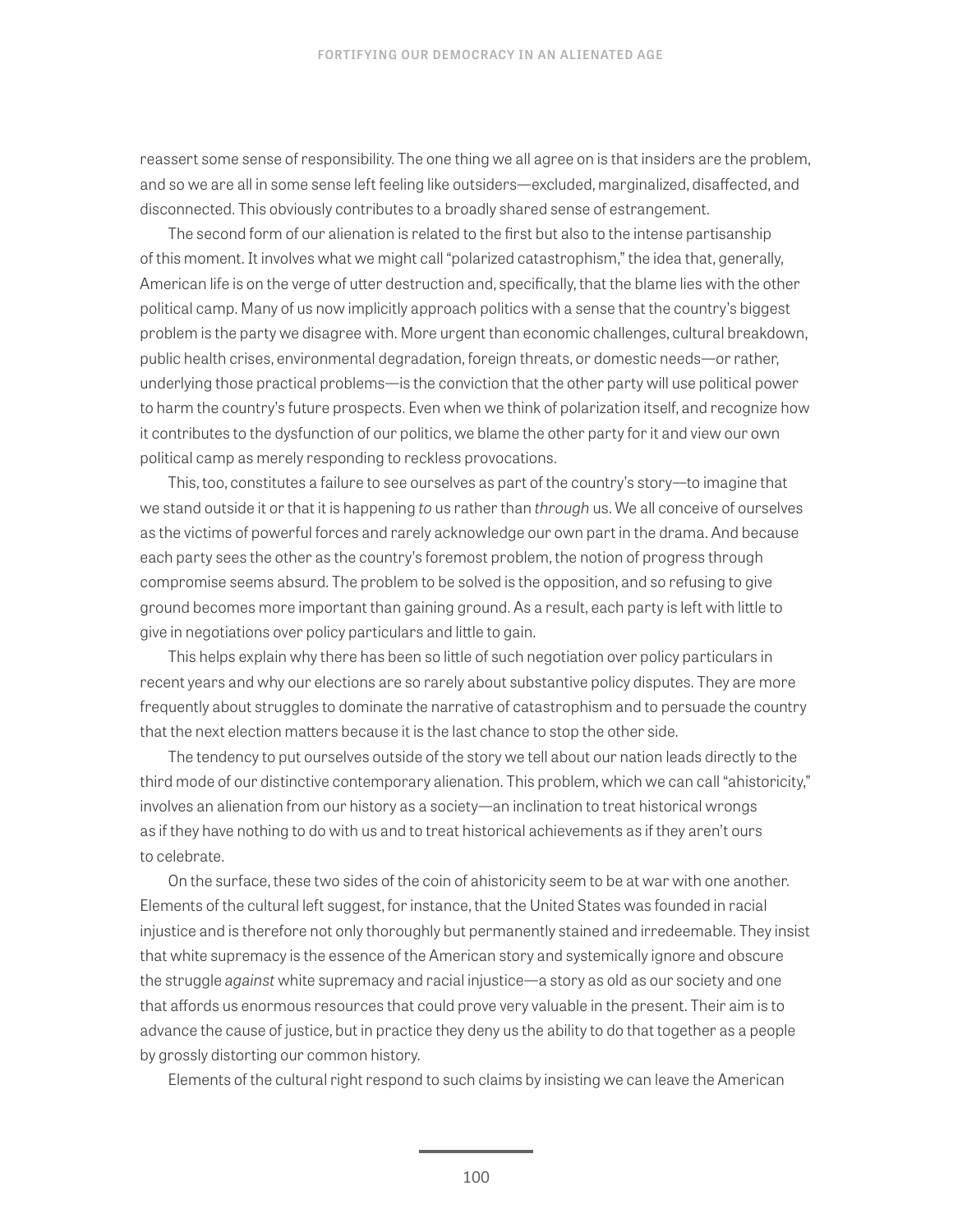history of racial injustice behind us, celebrate the progress we have made against it, and simply look past race altogether. Their aim is also to advance a just ideal, but theirs is no less a distortion of the role that history ought to play in the life of a society. A nation's existence spans the generations—it is one whole across time. This means we must be willing to accept our society's misdeeds and injustices as our own and to understand that they inevitably and unavoidably influence our present. If we want to celebrate the elevated and inspiring in our inheritance, which we should, then we must also lament the degraded and disgraceful. And we have to recognize that the sins of past generations extend into the present. Racial injustice is still with us today, not only as a shadow cast by our history, but as a present reality in the lives of too many Americans.

That reality, however, should send us reaching for the best in our own traditions, not denying and ignoring our past, but embracing it and finding in it the resources to redeem and revitalize our society. That would mean seeing that our past—all of it—is ours. Indeed, it is us. We fight over whether our past is irredeemably evil or unimpeachably good rather than acknowledging its complexity and drawing upon the good to struggle against the bad. The unwillingness to do that alienates us from our past.

And it also leaves us incapable of imagining our future together. This is the fourth form of the alienation that bedevils our society. We might call it "future-blindness." Our common life at this point is shockingly devoid of serious consideration of the future. This is easy to miss as our politics and culture seem always to be wracked by intense partisan struggles. But few if any of these struggles are about how to build our future or about what the United States will require to be a stronger, better, healthier society in, say, twenty years.

This is partly generational, to be sure. Our political culture remains dominated by the oldest of the baby boomers (and even those a little older than they) to an unusual degree. At the time of this writing, we are approaching an election in which a seventy-seven-year-old challenger will take on a seventy-four-year-old incumbent. The Speaker of the House of Representatives is eighty years old. The majority leader of the Senate is seventy-eight. We should wish them all many more years of good health. Still, it should hardly surprise us that the political system they dominate seems mired in ancient feuds and has trouble thinking of the future as its own.

But there is more to the absence of the future in our politics. That peculiar void is a kind of sum of the other forms of contemporary alienation. Our outsiderism leaves us feeling as though we are mere observers of our own society's life, thus making the future feel as though it is someone else's responsibility. Our polarized catastrophism shortens our time horizons: If the next election will determine whether our nation lives or dies, who can think beyond it? Our ahistoricity means we tend not to see ourselves as links in a long chain that reaches both backward and forward. We assume some sharp break must come between our present and our future.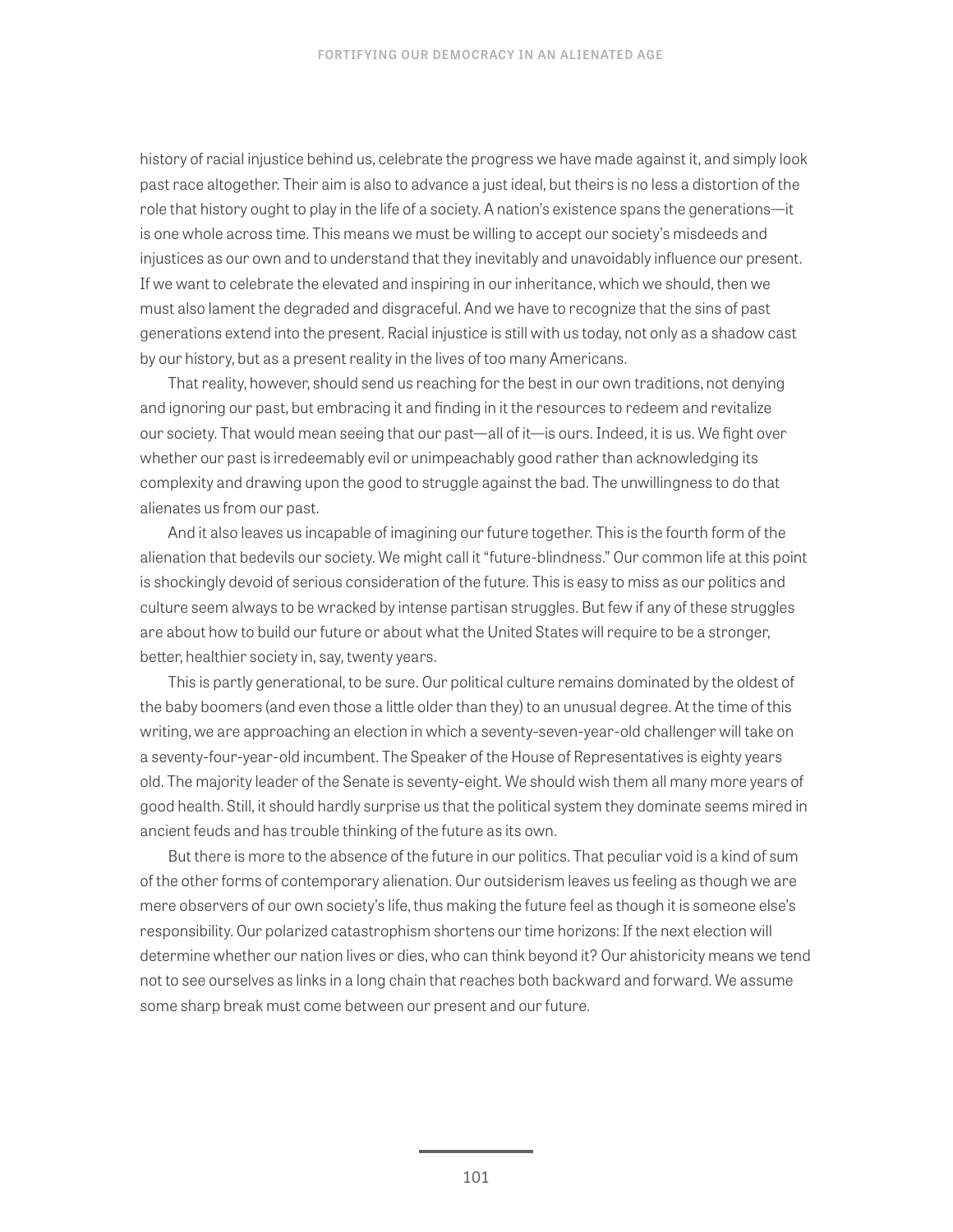## **Restoring the First-Person Plural**

Seeing the challenges facing our democracy through this lens can help us understand a little more plainly just what alienation entails and why it's worrisome. Simply put, our contemporary sociopolitical alienation amounts to a failure to think and speak of our society in the first-person plural—in terms of "us" and "we" and "ours."

In one arena of American life after another, we find fellow citizens who do not think of themselves as insiders in our society, but as observers from the outside. In some cases they yearn to be insiders but feel rejected or excluded. In other cases they revel in the role of the outsider and ignore the responsibilities they have. Either way, it is destructive of the civic spirit necessary to sustain and revitalize American democracy.

In this sense, our alienation in its various forms is among the most serious threats our democracy confronts at this time. It is a deep, complicated, and multifarious danger. But to see that it amounts to a failure to think in the first-person plural is also to see our way toward addressing the problem and improving our democracy. We should make it a priority to force ourselves into the mode of the first-person plural and make it easier for others in our society to adopt that mode as well. This means resisting the lure of outsiderism in all its forms and seeking out, instead, opportunities to be an insider: a member, a citizen, a part of the whole.

We can do this in small ways in our own lives, to begin with. We can speak in the first-person plural about both ourselves and others. We can look for opportunities to play a formal role in a joint effort, to take ownership of a common problem, to act locally to answer some unmet need rather than standing around with our arms folded wondering when someone else will meet it.

But we will also need to look for more comprehensive ways to respond to this problem. In some political, cultural, academic, and professional institutions, this will require structural reforms aimed at changing the incentives that confront American elites and creating greater pressure for insiders to think institutionally and assume responsibility. In Congress, for instance, such change will require reforms of the budget process, the committee system, and the boundaries of transparency within the institution to encourage members to think of themselves as legislators rather than performers and to channel their ambitions into the institution rather than around it. Similar thinking will be required at the state and local levels and in universities, companies, and civic organizations.

Taking on these peculiar forms of alienation will also require a new language of civic engagement that emphasizes the first-person plural, reorients our expectations accordingly, and helps build a political culture focused on our common fate, common challenges, common strengths, and common history. In particular, we will need to understand the problems our society faces as problems for us all, not as roadblocks some of our fellow citizens create to stand in the way of others' aspirations.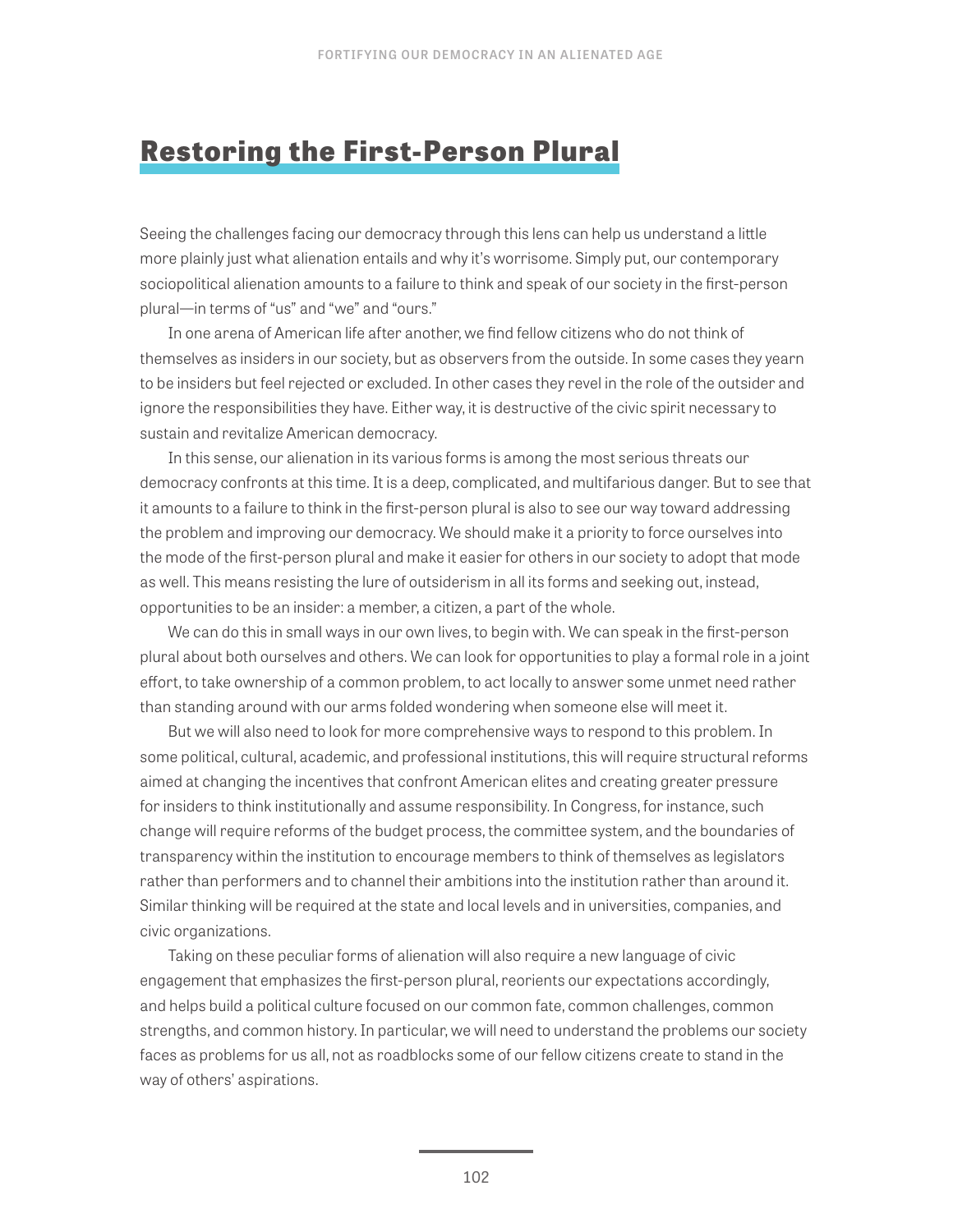For the most part, this does not amount to a traditional policy agenda. It requires a cultural change, almost a spiritual change. But for that reason, it does offer some real opportunities for philanthropy to help promote positive transformation. The standard of the first-person plural can serve as a kind of criterion for philanthropic giving: Is this project directed to helping Americans think of their country as belonging to all of its people? Is it geared toward solidarity? Is it likely to encourage the people it touches to see themselves as insiders in our society, responsible for some portion of its fate—good or ill? If it succeeds, will it help to combat our peculiar twenty-firstcentury alienation?

Questions such as these may not come naturally to the philanthropic sector in the United States. But they are the essential measures of civic engagement, social responsibility, and political renewal for the coming years. They speak to one of the thorniest and most profound threats to American democracy. And they suggest how we might mitigate the danger and rebuild our country's promise and potential—together.

**Yuval Levin** is director of Social, Cultural, and Constitutional Studies at the American Enterprise Institute and the editor of *National Affairs*.